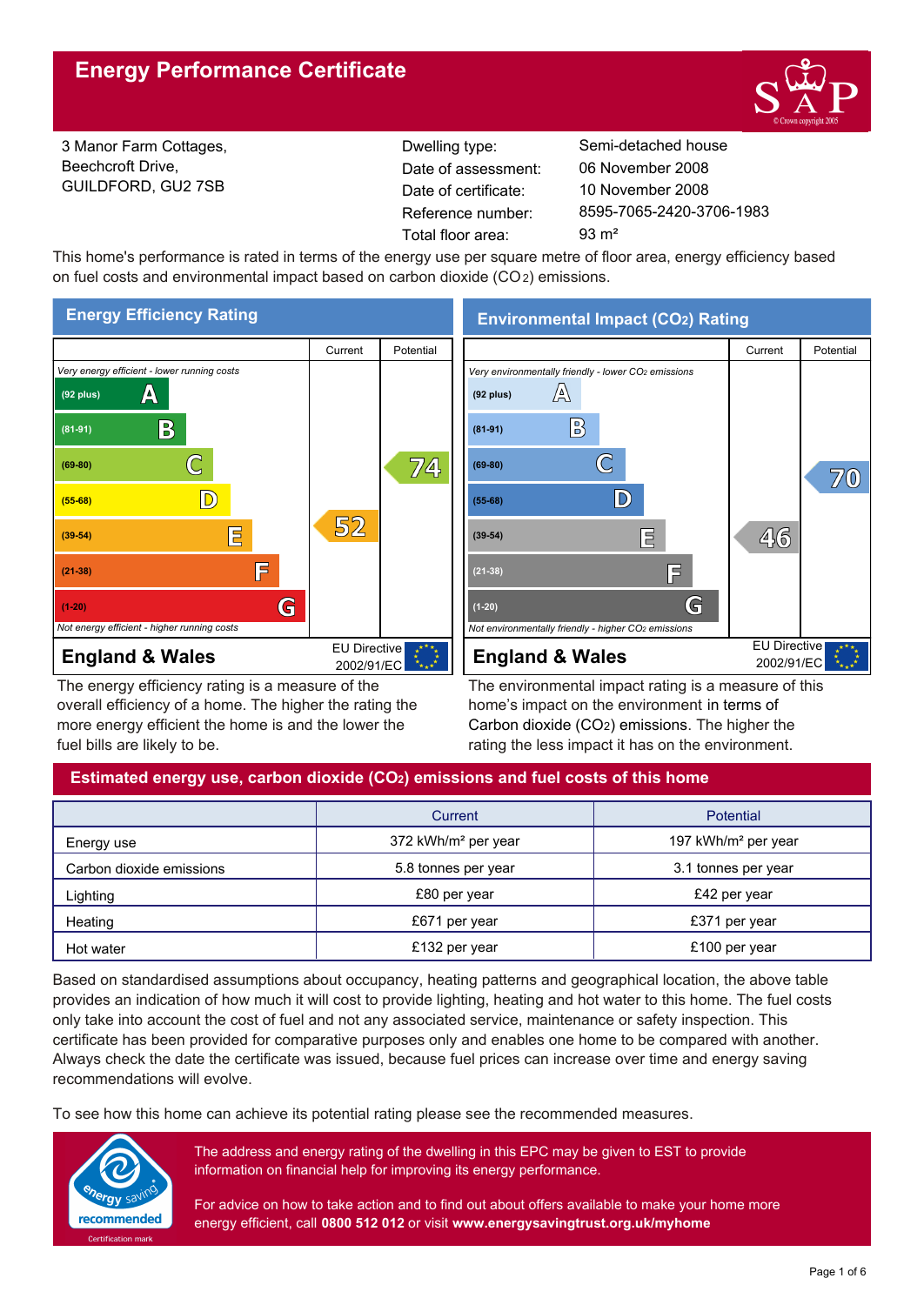## **About this document**

The Energy Performance Certificate for this dwelling was produced following an energy assessment undertaken by a qualified assessor, accredited by Elmhurst Energy Systems, to a scheme authorised by the Government. This certificate was produced using the RdSAP 2005 assessment methodology and has been produced under the Energy Performance of Buildings (Certificates and Inspections) (England and Wales) Regulations 2007 as amended. A copy of the certificate has been lodged on a national register.

| Assessor's accreditation number: | EES/002004                                     |
|----------------------------------|------------------------------------------------|
| Assessor's name:                 | Gary John Ryan                                 |
| Company name/trading name:       | <b>Energy Assess UK Limited</b>                |
| Address:                         | 5 Bryanstone Close, Guildford, Surrey, GU2 9UJ |
| Phone number:                    | 07894 801 963                                  |
| Fax number:                      | 01483 829557                                   |
| E-mail address:                  | gary@energyassessuk.com                        |
| Related party disclosure:        |                                                |

#### **If you have a complaint or wish to confirm that the certificate is genuine**

Details of the assessor and the relevant accreditation scheme are as above. You can get contact details of the accreditation scheme from their website at www.elmhurstenergy.co.uk together with details of their procedures for confirming authenticity of a certificate and for making a complaint.

## **About the building's performance ratings**

The ratings on the certificate provide a measure of the building's overall energy efficiency and its environmental impact, calculated in accordance with a national methodology that takes into account factors such as insulation, heating and hot water systems, ventilation and fuels used. The average Energy Efficiency Rating for a dwelling in England and Wales is band E (rating 46).

Not all buildings are used in the same way, so energy ratings use 'standard occupancy' assumptions which may be different from the specific way you use your home. Different methods of calculation are used for homes and for other buildings. Details can be found at www.communities.gov.uk/epbd.

Buildings that are more energy efficient use less energy, save money and help protect the environment. A building with a rating of 100 would cost almost nothing to heat and light and would cause almost no carbon emissions. The potential ratings on the certificate describe how close this building could get to 100 if all the cost effective recommended improvements were implemented.

#### **About the impact of buildings on the environment**

One of the biggest contributors to global warming is carbon dioxide. The way we use energy in buildings causes emissions of carbon. The energy we use for heating, lighting and power in homes produces over a quarter of the UK's carbon dioxide emissions and other buildings produce a further one-sixth.

The average household causes about 6 tonnes of carbon dioxide every year. Adopting the recommendations in this report can reduce emissions and protect the environment. You could reduce emissions even more by switching to renewable energy sources. In addition there are many simple everyday measures that will save money, improve comfort and reduce the impact on the environment. Some examples are given at the end of this report.

#### **Visit the Government's website at www.communities.gov.uk/epbd to:**

- Find how to confirm the authenticity of an energy performance certificate
- Find how to make a complaint about a certificate or the assessor who produced it •
- Learn more about the national register where this certificate has been lodged •
- Learn more about energy efficiency and reducing energy consumption •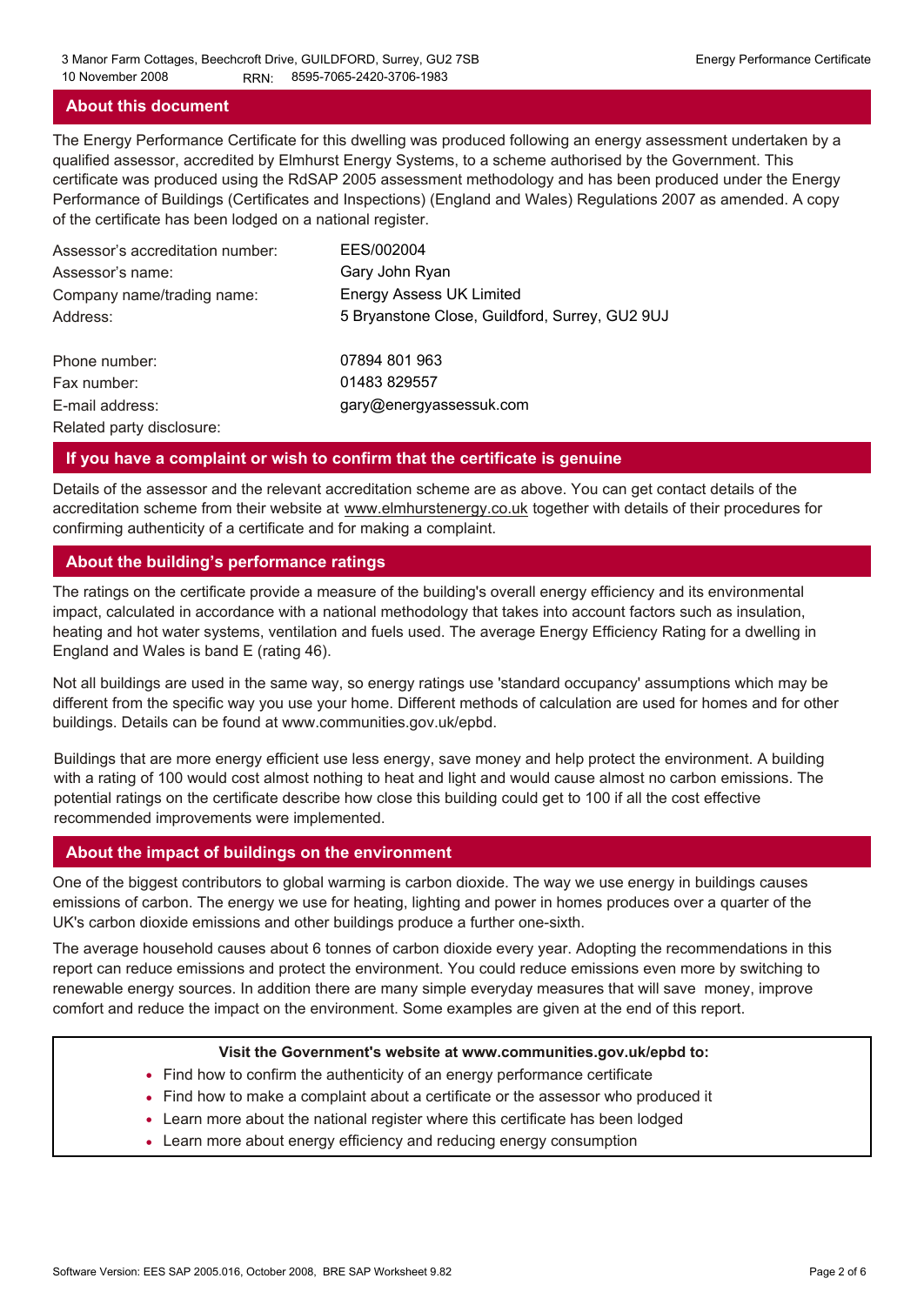# Recommended measures to improve this home's energy performance

3 Manor Farm Cottages, Beechcroft Drive, GUILDFORD, GU2 7SB

Date of certificate:

Reference number: 8595-7065-2420-3706-1983 10 November 2008

## **Summary of this home's energy performance related features**

The following is an assessment of the key individual elements that have an impact on this home's performance rating. Each element is assessed against the following scale: Very poor / Poor / Average / Good / Very good.

| Description<br>Elements          |                                                | Current performance      |               |
|----------------------------------|------------------------------------------------|--------------------------|---------------|
|                                  |                                                | <b>Energy Efficiency</b> | Environmental |
| Walls                            | Cavity wall, as built, no insulation (assumed) | Poor                     | Poor          |
| Roof                             | Pitched, 100 mm loft insulation                | Average                  | Average       |
| Floor                            | Suspended, no insulation (assumed)             |                          |               |
| Windows                          | Fully double glazed                            | Average                  | Average       |
| Main heating                     | Boiler and radiators, mains gas                | Good                     | Good          |
| Main heating controls            | Programmer and room thermostat                 | Poor                     | Poor          |
| Secondary heating                | None                                           |                          |               |
| Hot water                        | From main system                               | Good                     | Good          |
| Lighting                         | Low energy lighting in 9% of fixed outlets     | Very poor                | Very poor     |
| Current energy efficiency rating |                                                | E <sub>52</sub>          |               |
|                                  | Current environmental impact (CO2) rating      |                          | 'E 46,        |

**Low and zero carbon energy sources**

None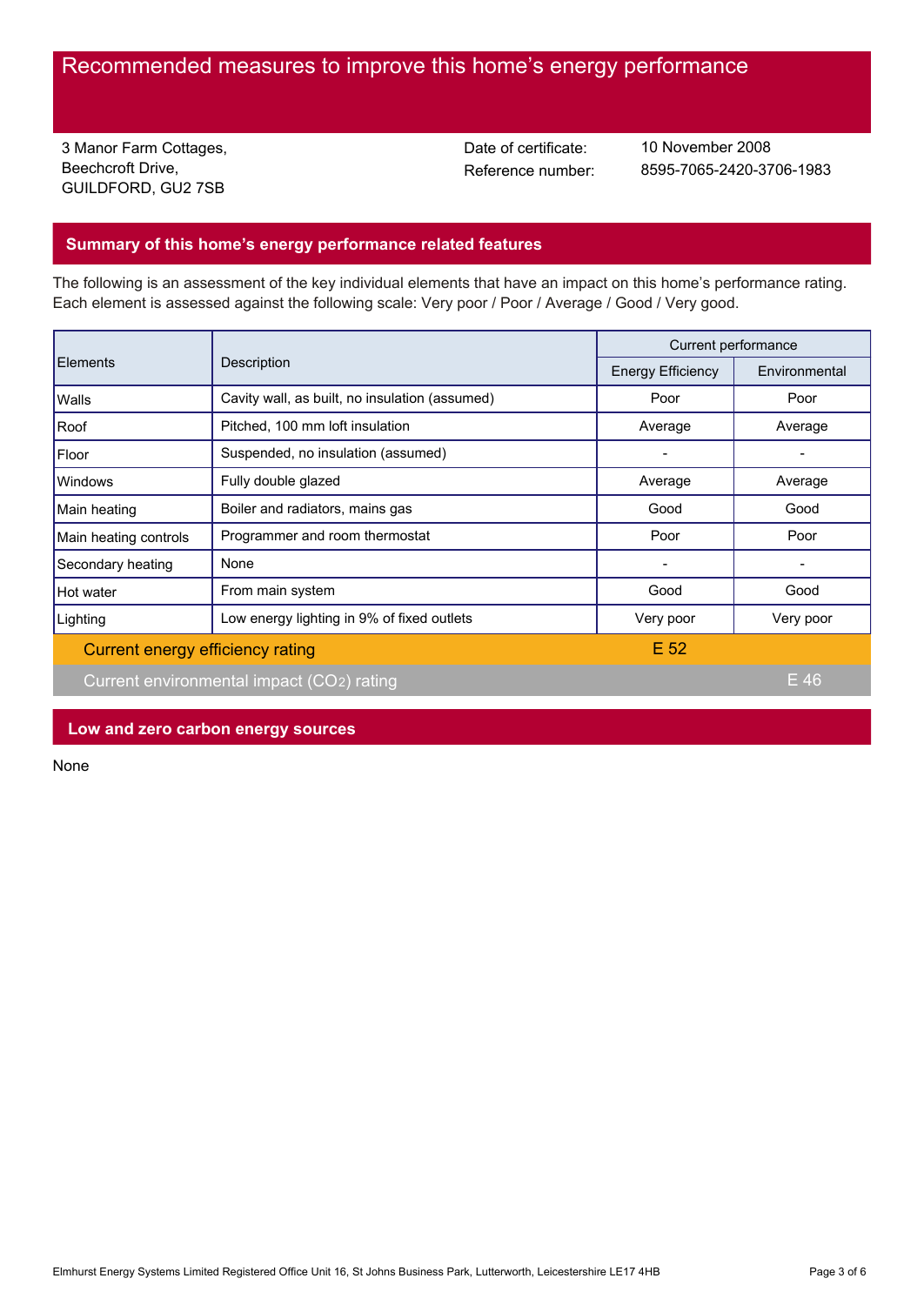## **Recommendations**

The measures below are cost effective. The performance ratings after improvement listed below are cumulative, that is they assume the improvements have been installed in the order that they appear in the table.

|                                                   | <b>Typical savings</b> | Performance ratings after improvement |                      |  |  |  |
|---------------------------------------------------|------------------------|---------------------------------------|----------------------|--|--|--|
| Lower cost measures (up to £500)                  | per year               | Energy efficiency                     | Environmental impact |  |  |  |
| Increase loft insulation to 270 mm<br>1           | £20                    | E 53                                  | E 47                 |  |  |  |
| Cavity wall insulation<br>$\mathbf{2}$            | £179                   | D 64                                  | D 59                 |  |  |  |
| Low energy lighting for all fixed outlets<br>3    | £30                    | D 66                                  | D 60                 |  |  |  |
| 4 Upgrade heating controls                        | £25                    | D 67                                  | D 61                 |  |  |  |
| Sub-total                                         | £254                   |                                       |                      |  |  |  |
| Higher cost measures (over £500)                  |                        |                                       |                      |  |  |  |
| Replace boiler with Band A condensing boiler<br>5 | £118                   | C 74                                  | C 70                 |  |  |  |
| <b>Total</b>                                      | £372                   |                                       |                      |  |  |  |
| Potential energy efficiency rating                |                        | C 74                                  |                      |  |  |  |
| Potential environmental impact (CO2) rating       |                        |                                       | C 70                 |  |  |  |

## **Further measures to achieve even higher standards**

The further measures listed below should be considered in addition to those already specified if aiming for the highest possible standards for this home. However you should check the conditions in any covenants, planning conditions, warranties or sale contracts.

| 6 Solar water heating                      | £20  | C 75        | C 72        |
|--------------------------------------------|------|-------------|-------------|
| Solar photovoltaic panels, 2.5 kWp         | £150 | <b>B</b> 85 | <b>B</b> 81 |
| Wind turbine<br>8                          | £44  | <b>B</b> 88 | <b>B</b> 84 |
| Enhanced energy efficiency rating          |      | <b>B</b> 88 |             |
| Enhanced environmental impact (CO2) rating |      |             | <b>B</b> 84 |

Improvements to the energy efficiency and environmental impact ratings will usually be in step with each other. However, they can sometimes diverge because reduced energy costs are not always accompanied by a reduction in carbon dioxide (CO2) emissions.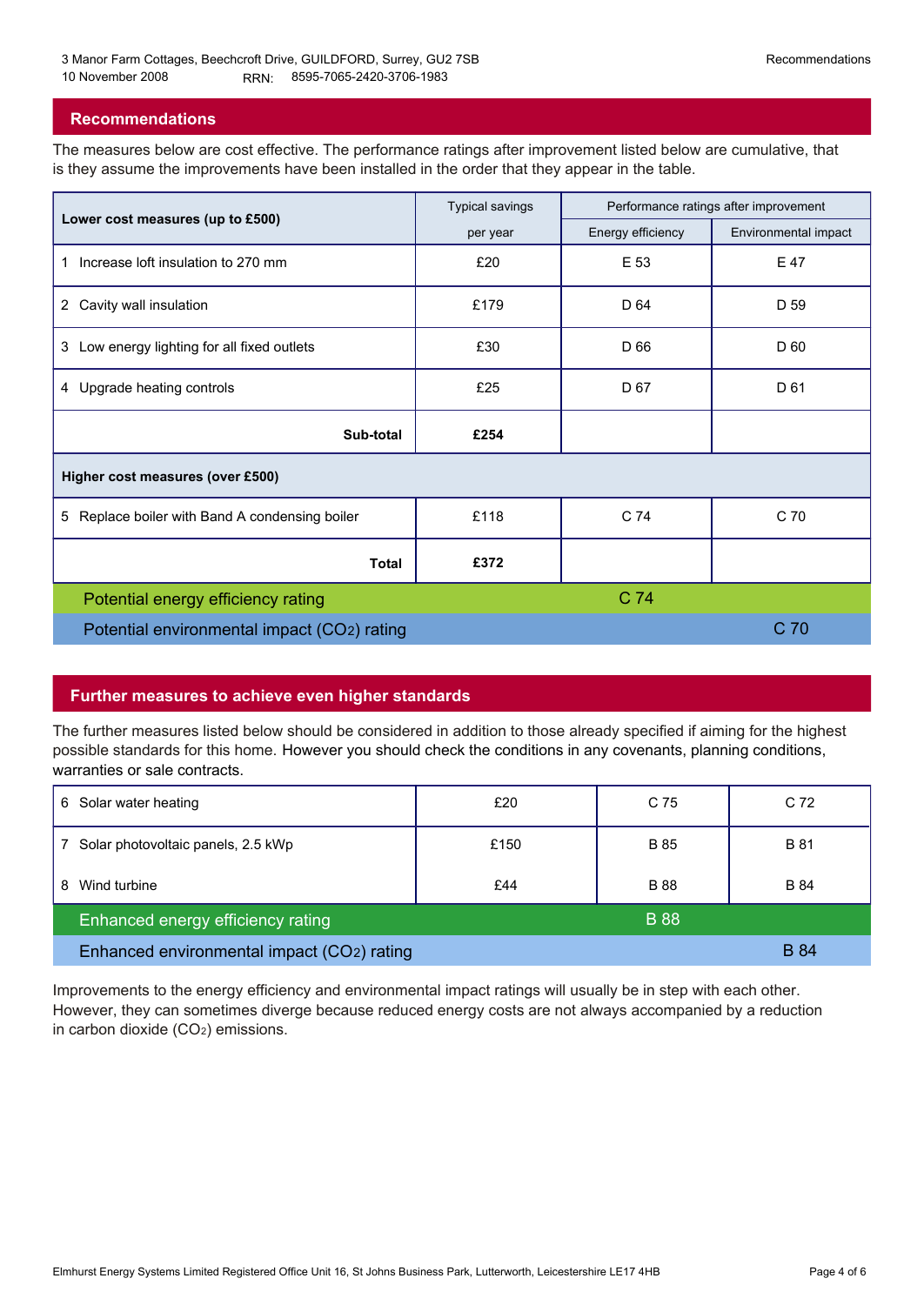## **About the cost effective measures to improve this home's energy ratings**

If you are a tenant, before undertaking any work you should check the terms of your lease and obtain approval from your landlord if the lease either requires it, or makes no express provision for such work.

#### **Lower cost measures (typically up to £500 each)**

These measures are relatively inexpensive to install and are worth tackling first. Some of them may be installed as DIY projects. DIY is not always straightforward, and sometimes there are health and safety risks, so take advice before carrying out DIY improvements.

#### **1 Loft insulation**

Loft insulation laid in the loft space or between roof rafters to a depth of at least 270 mm will significantly reduce heat loss through the roof; this will improve levels of comfort, reduce energy use and lower fuel bills. Insulation should not be placed below any cold water storage tank, any such tank should also be insulated on its sides and top, and there should be boarding on battens over the insulation to provide safe access between the loft hatch and the cold water tank. The insulation can be installed by professional contractors but also by a capable DIY enthusiast. Loose granules may be used instead of insulation quilt; this form of loft insulation can be blown into place and can be useful where access is difficult. The loft space must have adequate ventilation to prevent dampness; seek advice about this if unsure. Further information about loft insulation and details of local contractors can be obtained from the National Insulation Association (www.nationalinsulationassociation.org.uk).

#### **2 Cavity wall insulation**

Cavity wall insulation, to fill the gap between the inner and outer layers of external walls with an insulating material, reduces heat loss; this will improve levels of comfort, reduce energy use and lower fuel bills. The insulation material is pumped into the gap through small holes that are drilled into the outer walls, and the holes are made good afterwards. As specialist machinery is used to fill the cavity, a professional installation company should carry out this work, and they should carry out a thorough survey before commencing work to ensure that this type of insulation is suitable for this home. They should also provide a guarantee for the work and handle any building control issues. Further information about cavity wall insulation and details of local installers can be obtained from the National Insulation Association (www.nationalinsulationassociation.org.uk).

#### **3 Low energy lighting**

Replacement of traditional light bulbs with energy saving recommended ones will reduce lighting costs over the lifetime of the bulb, and they last up to 12 times longer than ordinary light bulbs. Also consider selecting low energy light fittings when redecorating; contact the Lighting Association for your nearest stockist of Domestic Energy Efficient Lighting Scheme fittings.

#### **4 Heating controls (thermostatic radiator valves)**

Thermostatic radiator valves allow the temperature of each room to be controlled to suit individual needs, adding to comfort and reducing heating bills provided internal doors are kept closed. For example, they can be set to be warmer in the living room and bathroom than in the bedrooms. Ask a competent heating engineer to install thermostatic radiator valves. Thermostatic radiator valves should be fitted to every radiator except the radiator in the same room as the room thermostat. Remember the room thermostat is needed as well as the thermostatic radiator valves, to enable the boiler to switch off when no heat is required.

#### **Higher cost measures (typically over £500 each)**

#### **5 Band A condensing boiler**

A condensing boiler is capable of much higher efficiencies than other types of boiler, meaning it will burn less fuel to heat this property. This improvement is most appropriate when the existing central heating boiler needs repair or replacement, but there may be exceptional circumstances making this impractical. Condensing boilers need a drain for the condensate which limits their location; remember this when considering remodelling the room containing the existing boiler even if the latter is to be retained for the time being (for example a kitchen makeover). Building Regulations apply to this work, so your local authority building control department should be informed, unless the installer is registered with a competent persons schemeą, and can therefore self-certify the work for Building Regulation compliance. Ask a qualified heating engineer to explain the options.

## **About the further measures to achieve even higher standards**

Further measures that could deliver even higher standards for this home. You should check the conditions in any covenants, planning conditions, warranties or sale contracts before undertaking any of these measures. If you are a tenant, before undertaking any work you should check the terms of your lease and obtain approval from your landlord if the lease either requires it, or makes no express provision for such work.

#### **6 Solar water heating**

A solar water heating panel, usually fixed to the roof, uses the sun to pre-heat the hot water supply. This will significantly reduce the demand on the heating system to provide hot water and hence save fuel and money. The Solar Trade Association has up-to-date information on local installers and any grant that may be available.